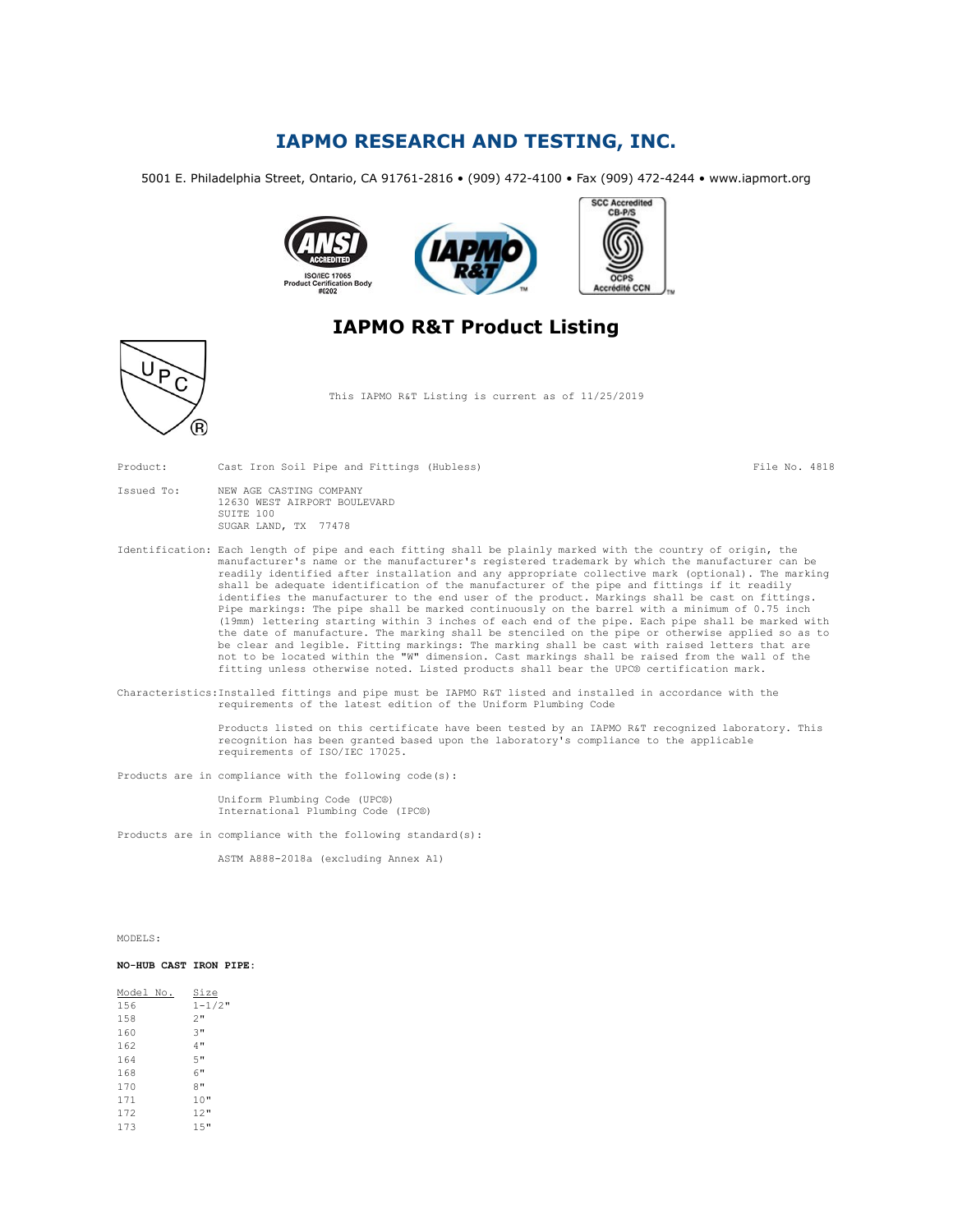### NO-HUB FITTINGS:

Short Sweep (MS) and Short Sweep (MS) and Sweep Long Sweep

| Model No. | Size | Size<br>Model No.    |
|-----------|------|----------------------|
| 462       | 2"   | $1 - 1/2$ "<br>492   |
| 464       | 3"   | 2"<br>494            |
| 468       | 4"   | 3"<br>496            |
| 470       | 5"   | 498<br>4"            |
| 472       | 6"   |                      |
| 474       | 8"   |                      |
| 475       | 10"  | $1/4$ Bend W/2" Heel |
| 476       | 12"  |                      |
| 477       | 15"  | Model No.<br>Size    |

## el Opening

| Model No. | Size             |
|-----------|------------------|
| 275       | $3" \times 2"$   |
| 280       | $3'' \times 2''$ |
| 282       | 4" x 2"          |

8" x 3"

 $\frac{\text{Size}}{2^n}$ <br> $\frac{3}{4}$ 

## 1/4 Bend Reducing

| Model No | S17e |              |       |
|----------|------|--------------|-------|
| 21 R     | ⊿ 11 | $\mathbf{v}$ | ्रम । |

## 1/16 Bend San Tee (TY)

| Model No.  | Size        | Model No. | Size               |
|------------|-------------|-----------|--------------------|
| 676        | $1 - 1/2$ " | 806       | $1 - 1/2$ "        |
| 678        | 2"          | 808       | $2" x 1-1/2"$      |
| 680        | 3"          | 810       | 2"                 |
| 682        | 4"          | 812       | $3" x 1-1/2"$      |
| 684        | 5"          | 814       | $3" \times 2"$     |
| 686        | 6"          | 816       | 3"                 |
| 688        | 8"          | 818       | $4" \times 2"$     |
| 618        | 12"         | 820       | $4" \times 3"$     |
| 619        | 15"         | 822       | 4"                 |
|            |             | 824       | $5" \times 2"$     |
|            |             | 826       | 5" x 3"            |
| $1/4$ Bend |             | 828       | 5" x 4"            |
|            |             | 830       | 5"                 |
| Model No.  | Size        | 832       | $6"$ x $2"$        |
| 188        | $1 - 1/2$ " | 834       | $6" \times 4"$     |
| 190        | 2"          | 835       | $6"$ $\times$ $5"$ |
| 192        | 3"          | 836       | 6"                 |
| 194        | 4"          | 838       | $6"$ $\times$ $3"$ |
| 196        | 5"          | 840       | 8"                 |
| 198        | 6"          | 842       | $8" \times 6"$     |
| 200        | 8"          | 844       | $8" \times 5"$     |
|            |             | 846       | 8" x 4"            |

## Double 1/4 Bend

| Model No. | Size           | Long $1/4$ Bend        |
|-----------|----------------|------------------------|
| 402       | 2" (vent only) |                        |
| 404       | 3" (vent only) | Size<br>Model No.      |
| 406       | 4" (vent only) | $2" \times 18"$<br>425 |

## Tapped 1/4 Bend 1/5 Bend

| 324<br>328<br>330 | $1 - 1/2$ " x $1 - 1/2$ "<br>$2" x 1-1/2"$<br>$2" \times 2"$ | 536<br>538<br>540 | 2 <sub>11</sub><br>3"<br>4" |
|-------------------|--------------------------------------------------------------|-------------------|-----------------------------|
| $1/6$ Bend        |                                                              | $1/8$ Bend        |                             |
| Model No.         | Size                                                         | Model No.         | Siz                         |

| Model No. | Size | Model No. | Size        |
|-----------|------|-----------|-------------|
| 570       | 2"   | 604       | $1 - 1/2$ " |
| 572       | 3"   | 606       | 2"          |
| 574       | 4"   | 608       | 3"          |
|           |      | 610       | 4"          |
|           |      | 612       | 5"          |
| San Cross |      | 614       | 6"          |
|           |      | 616       | 8"          |
| Model No. | Size | 617       | 10"         |

| San Cross |                      | 614           | 6"  |
|-----------|----------------------|---------------|-----|
|           |                      | 616           | 8"  |
| Model No. | Size                 | 617           | 10" |
| 1850      | $1-1/2"$ (vent only) |               |     |
| 1852      | 2" (vent only)       |               |     |
| 1856      | 3" (vent only)       | San Tap Cross |     |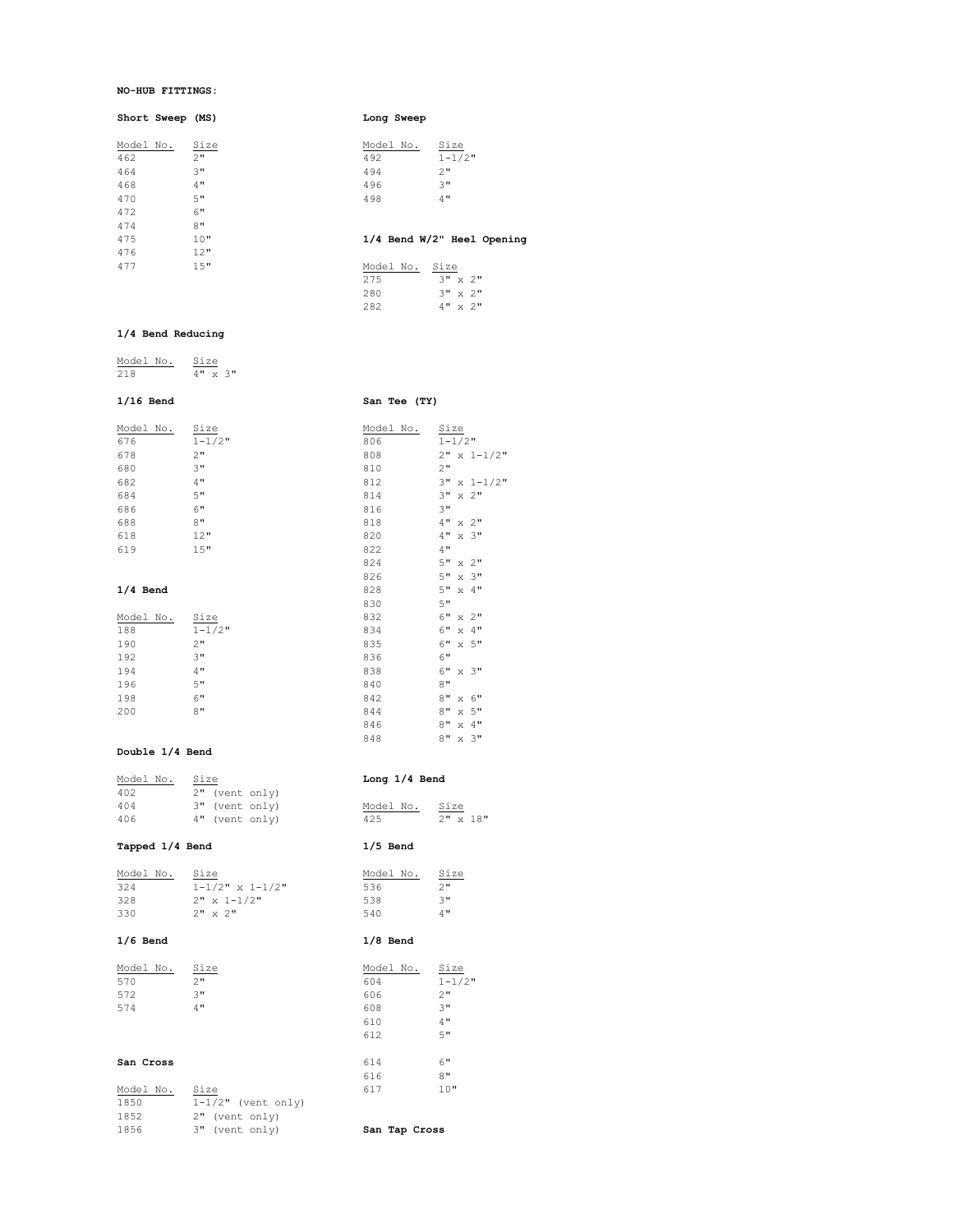| <b>Test Tee</b> |                         |           |                                       |
|-----------------|-------------------------|-----------|---------------------------------------|
|                 |                         | 2024      | 3" x 2" (vent only)                   |
| 1874            | $8" x 4"$ (vent only)   | 2022      | $3" x 1-1/2"$ (vent only)             |
| 1864            | $6"$ x $4"$ (vent only) | 2018      | $2" x 2"$ (vent only)                 |
| 1867            | 6" (vent only)          | 2016      | $2" x 1-1/2"$ (vent only)             |
| 1860            | $4"$ x $3"$ (vent only) | 2014      | $2" x 1-1/4"$ (vent only)             |
| 1858            | $4" x 2"$ (vent only)   | 2012      | $1 - 1/2$ " x $1 - 1/2$ " (vent only) |
| 1862            | 4" (vent only)          | Model No. | Size                                  |
| 1854            | $3" x 2"$ (vent only)   |           |                                       |
|                 |                         |           |                                       |

## San Tap Tee (Tap TY)

| Model No. | Size |           |                           |
|-----------|------|-----------|---------------------------|
| 2046      | 2"   | Model No. | Size                      |
| 2048      | 3"   | 1208      | $1 - 1/2$ " x $1 - 1/4$ " |
| 2050      | 4"   | 1210      | $1 - 1/2$ " x $1 - 1/2$ " |
| 2052      | 5"   | 1216      | 2"                        |
| 2054      | 6"   | 1214      | $2" \times 1 - 1/2"$      |
| 2056      | 8"   | 1212      | $2" \times 1 - 1/4"$      |
| 2058      | 10"  | 1223      | 3"                        |
|           |      | 1220      | $211 - 121$               |

# $\begin{array}{lll} \texttt{-1} & \texttt{2" x 1-1/2"} \\ \texttt{1212} & \texttt{2" x 1-1/4"} \\ \texttt{1223} & \texttt{3"} \end{array}$  3" x 1-1/2" 3" x 2" 4" x 2"

## $\begin{tabular}{cc} \bf Iron Body Cleanout-Tapped & & & & 1226 \\ \bf & & & 1228 \end{tabular}$

Model No. Size 6" x 5"

## Wye Combination Wye and 1/8 Bend

| Model No.   | Size               | Model No.  | Size                |
|-------------|--------------------|------------|---------------------|
| 1312        | $1 - 1/2$ "        | 1694       | $1 - 1/2$ "         |
| 1314        | 2"                 | 1698       | 2"                  |
| 1316        | $3" \times 2"$     | 1696       | $2" x 1-1/2"$       |
| 1318        | 3"                 | 1700       | $3" \times 2"$      |
| 1320        | $4" \times 2"$     | 1702       | 3"                  |
| 1322        | $4" \times 3"$     | 1704       | $4" \times 2"$      |
| 1324        | 4"                 | 1706       | $4" \times 3"$      |
| 1332        | 5"                 | 1708       | 4"                  |
| 1326        | $5" \times 2"$     | 1716       | 5"                  |
| 1328        | $5" \times 3"$     | 1710       | $5" \times 2"$      |
| 1330        | $5" \times 4"$     | 1712       | 5"<br>$x \cdot 3$ " |
| 1342        | 6"                 | 1714       | $\times$ 4"<br>5"   |
| 1334        | $6" \times 2"$     | 1718       | 6"<br>$x \t2$ "     |
| 1336        | $6"$ $\times$ $3"$ | 1720       | 6"<br>$x \cdot 3$ " |
| 1338        | $6"$ $\times$ $4"$ | 1722       | 6"<br>$x \cdot 4$ " |
| 1340        | $6"$ $\times$ $5"$ | 1724       | 6"<br>x 5"          |
| 1354        | 8"                 | 1726       | 6"                  |
| 1344        | $8" \times 2"$     | 1734       | 8"                  |
| 1346        | $8" \times 3"$     | 1728       | 8" x 4"             |
| 1348        | 8" x 4"            | 1730       | x 5"<br>8"          |
| 1350        | $8" \times 5"$     | 1732       | $8" \times 6"$      |
| 1352        | $8" \times 6"$     |            |                     |
| 1361        | 10"                |            |                     |
| 1357        | 10" x 4"           | Blind Plug |                     |
| 1359        | 10" x 6"           |            |                     |
| 1360        | 10" x 8"           | Model No.  | Size                |
| 1362        | 12"                | 2480       | $1 - 1/2$ "         |
| 1363        | 15"                | 2482       | 2"                  |
|             |                    | 2484       | 3"                  |
|             |                    | 2486       | 4"                  |
| Upright Wye |                    | 2488       | 5"                  |
|             |                    | 0.100      |                     |

| 94              | 4" |              | x 2"          |  |
|-----------------|----|--------------|---------------|--|
| 6               | 4" |              | $x \in 3$ "   |  |
| 3 <sup>0</sup>  | 4" |              |               |  |
| L6              | 5" |              |               |  |
| LO              | 5" |              | $x \quad 2$ " |  |
| $\overline{2}$  | 5" |              | $x \cdot 3$ " |  |
| L 4             | 5" | $\mathbf{x}$ | 4"            |  |
| L8              | 6" |              | $x \quad 2$ " |  |
| 20              | 6" |              | $x \cdot 3$ " |  |
| $^{22}$         | 6" |              | $x \quad 4$ " |  |
| 24              | 6" |              | x 5"          |  |
| 26              | 6" |              |               |  |
| $\frac{3}{4}$   | 8" |              |               |  |
| 28              | 8" |              | $x \, 4$ "    |  |
| 30              | 8" | $\mathbf{x}$ | 5"            |  |
| $\overline{32}$ | 8" | $\mathbf{x}$ | 6"            |  |
|                 |    |              |               |  |

## Blind Plug

| 1360        | 10" x 8"                                     | Model No. | Size        |
|-------------|----------------------------------------------|-----------|-------------|
| 1362        | 12"                                          | 2480      | $1 - 1/2$ " |
| 1363        | 15"                                          | 2482      | 2"          |
|             |                                              | 2484      | 3"          |
|             |                                              | 2486      | 4"          |
|             |                                              |           |             |
| Upright Wye |                                              | 2488      | 5"          |
|             |                                              | 2490      | 6"          |
| Model No.   | Size                                         | 2492      | 8"          |
| 1646        | 2"                                           | 2494      | 10"         |
| 1648        | $3" \times 2"$                               | 2495      | 12"         |
| 1650        | 3"                                           | 2496      | 15"         |
| 1652        | $\overline{AB}$ $\rightarrow$ $\overline{2}$ |           |             |

## Model No. 2178

| Model No. | Size                  |
|-----------|-----------------------|
| 1646      | 2"                    |
| 1648      | 3"<br>$x \rightarrow$ |
| 1650      | ٦.                    |
| 1652      | $x \t2$ "<br>4 "      |
| 1654      | $\times 3"$<br>4 "    |
|           |                       |

5" x 4"

## Short Reducer Combination Wye and 1/8 Bend, Double

| Model No. | Size             | Model No. | Size           |
|-----------|------------------|-----------|----------------|
| 2138      | $2" x 1-1/2"$    | 1802      | 2"             |
| 2140      | $3'' \times 2''$ | 1806      | 3"             |
| 2142      | $4" \times 2"$   | 1804      | $3" \times 2"$ |
| 2144      | $4" \times 3"$   | 1812      | 4"             |
| 2146      | $5" \times 2"$   | 1808      | $4" \times 2"$ |
| 2148      | $5" \times 3"$   |           |                |